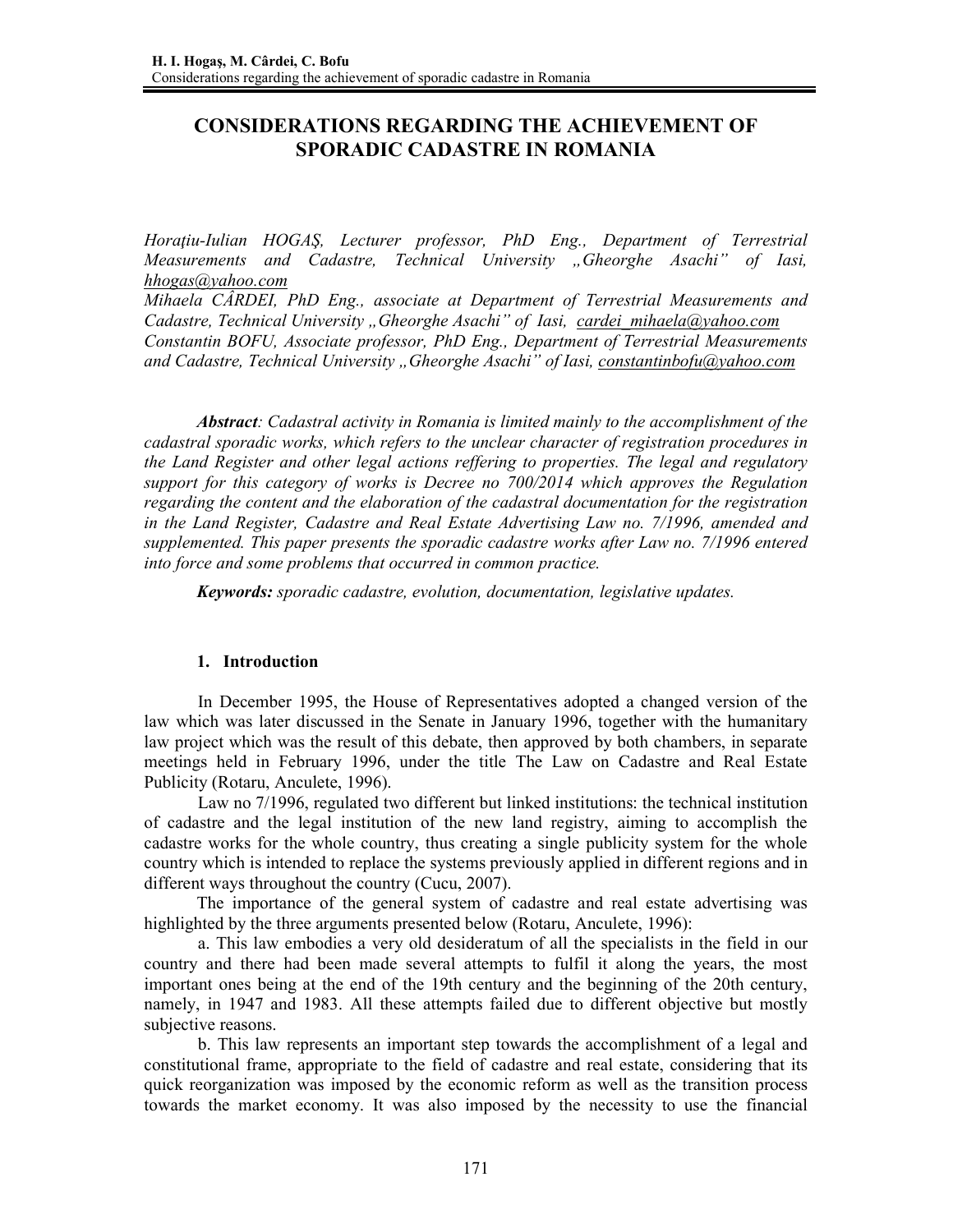resources more efficiently, to establish a unique system of registering property, settling clear boundaries and legal mentioning of all the owners in all administrative regions of the country and to put the basis of a coherent taxation system related to properties.

c. It is a vital law for the future of cadastre, geodesy, cartography and real estate publicity in our country, as one step forward on the way to quickly reform Romania.

Consequently, cadastre in its current variant leaves out these unpleasant aspects, as it is more complex, related to increased needs from the technical, economic and legal point of view to make an inventory of lands, to which there were added demands and needs related to the creation of cadastre.

The legal provisions which regulated the reports we studied lost value once Law no 7/1996 was in force. To mention a few, there were settled the attributions of the state as regards the cadastre, the management of land resources, protection of the public and private rights in legal terms related to the real estate, namely there was created the mechanism to put order in the national wealth.

The lack of interest in enforcing Law no 7/1996 could be clearly seen since 1996 when this law did not have any implementing regulations. These regulations came into force in 2001 by Decree no 534 from October 1st 2001 regarding the general cadastre. The dynamics of the cadastre, not really alligned to the legal frame in Romania correlated to the great volume of information involved, made it harder to enforce the law.

The cadastre activity in Romania resumes mainly to the accomplishment of sporadic cadastre works which actually mean registering the papers and the legal actions related to properties in the land registry, on temporary terms. The legal frame for this category of works is Decree 700/2014 which regulates the approval of the Regulations regarding the contents and the method of creating the cadastre documents in order to be registered in the Cadastre register, as well as the Law of Cadastre and Real Estate Publicity no 7/1996, including the subsequent changes and supplements. This paper presents the evolution of the sporadic cadastre since Law no 7/1996 entered into force until now, as well as some problems which appeared in the current practice.

The technical documentation for the sporadic cadastre works aims to identify, measure and describe properties, on the date of their drafting, the papers and legal deeds related to them are registered and all these require the following stages:

- identify the position of the property,

- analyse the technical and legal documents,

-make the measurements in the field in order to gather the graphic and text information related to cadastre and process them in the office,

- make a draft and final version of the cadastre documents,

- receive the papers and register them in the cadastre register.

The acquisition of the cadastre information and processing it is an easy process, considering the high technical level reached nowadays, however, the major problems come from the different ways of interpreting the laws in force and this has led to an ambiguous and incomplete sporadic cadastre and also to the immediate need to implement a systematic cadastre.

The implementation of the systematic cadastre in order to eliminate these obvious drawbacks requires huge efforts and complex works on national level, modern logistics, professionalism and highly qualified staff so that work can be accomplished with total efficiency and cover for the unjustified delays. In a contrary situation, the consequences might be dangerous for all the economic and social areas, including our alignment and inclusion in the European Union.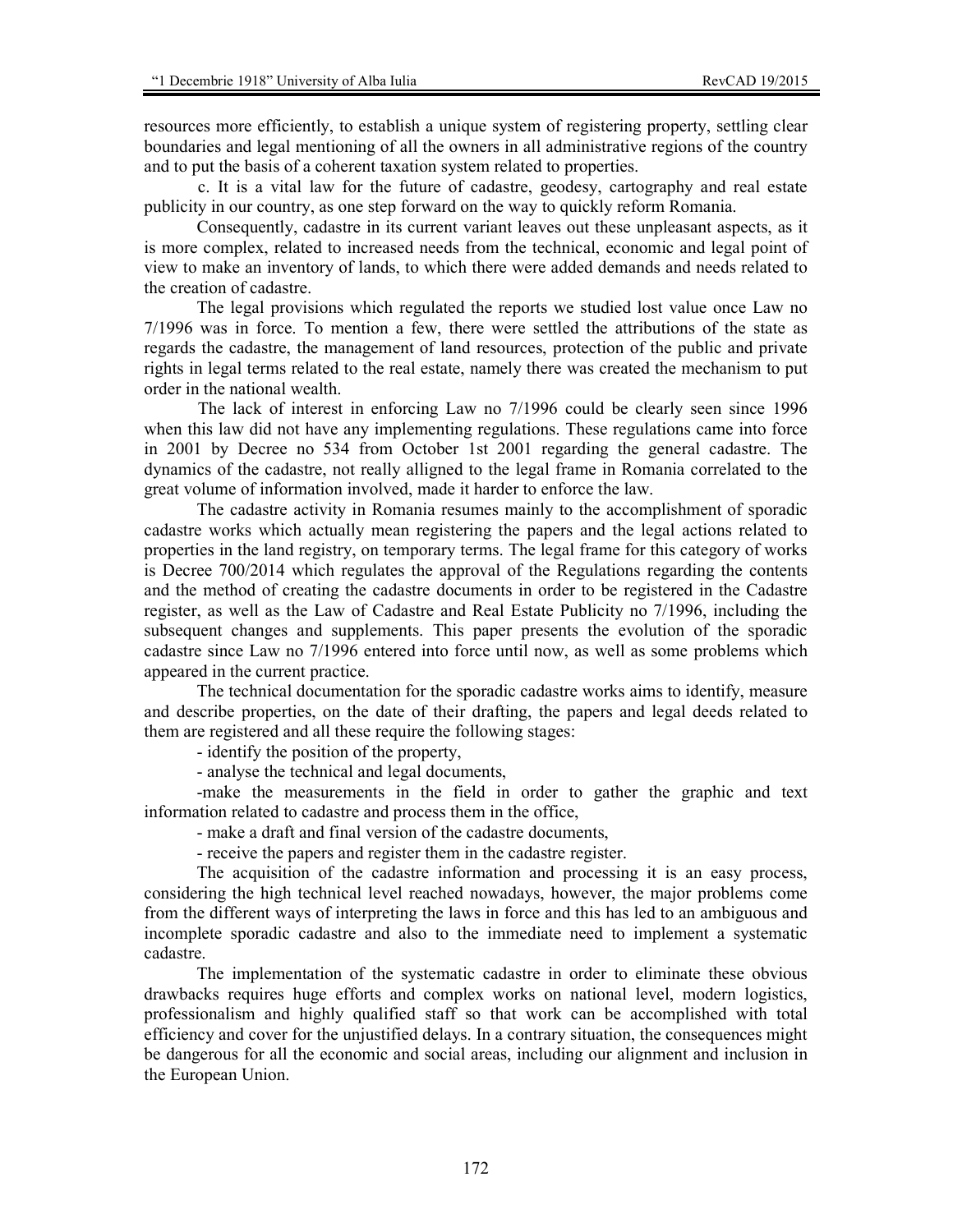# **2. The beginnings of the sporadic cadastre in Romania**

*I. Decree no 946/2000 for the approval of the Regulations regarding the technical documents required for the temporary registration in the Cadastre Register of all the papers and legal actions regarding properties and buildings, published in the Official Gazette of Romania,* Part 1, issue 90 from February 22nd 2001.

Starting from July 1st 1999, considering the Ministry of Justice Decree no 1.330/C/1999, the temporary registration in the Cadastre Register was allowed. Consequently, any legal action or document regarding lands or buildings should be registered temporarily in the Cadastre Register, if the registration procedures in the general cadastre were not finished for that particular area.

According to article 61 from Law no 7/1996, "Legal papers and deeds regarding the lands and buildings from an administrative unit for which the registration in the general cadastre has not been finished, shall be inscribed with a temporary character in the Cadastre Registry, followed by a final registration once the general cadastre is implemented in that area.

Under the same conditions, the property titles issued according to Real Estate Law no 18/1991 shall be also inscribed. The registration form will have attached a site plan for the land or building it refers to, drawn by a specialist authorized by the County Office of Cadastre, Geodesy and Cartography (COCGC). The site plan will include the configuration of the land stripes or buildings, the surfaces, the categories of usage, the features of the land, the details related to the coordinates of the building, the date and signature of the specialist who drew up the plan.

In short, the information flow regarding the temporary registration in the Real Estate Register includes the following stages:

a. the applicant (the owner of the property or the legal representative) addresses the Real Estate Office after having contacted a certified specialist to conceive the cadastre technical documents.

b. the certified specialist draws up the cadastre technical documents and hands them in to COCGC or to the owner.

c. COCGC checks and replies to the owner, if necessary or endorses the documents, gives a temporary cadastre number and issues them to the certified specialist or to the owner.

d. The applicant takes the documents issued by COCGC to the Real Estate Office which then opens a temporary real estate register and issues an authentication.

e. When there is signed any legal document or any legal deed takes place regarding lands or building works, considering the cadastre technical documents that he was presented, the public notary authenticates the documents and sends them to the Real Estate Office or to the applicant (in case of transactions).

f. The Real Estate Office forwards to COCGC the authenticated documents regarding the new registrations and their numbers and if necessary, the data regarding the new owner.

# **We can mention some of the important elements regulated by this decree:**

- in case the applicant wanted only a temporary number in the real estate register with the only aim of the enforceability of the already acquired right, the need to conceive the cadastre documents is excluded;

- for the buildings which are under mortgage agreements or which have several owners, regardless of the final purpose, the ground survey will be made by a certified specialist; in case the building has only one owner or it is not under mortgage, it is not necessary to make the ground survey;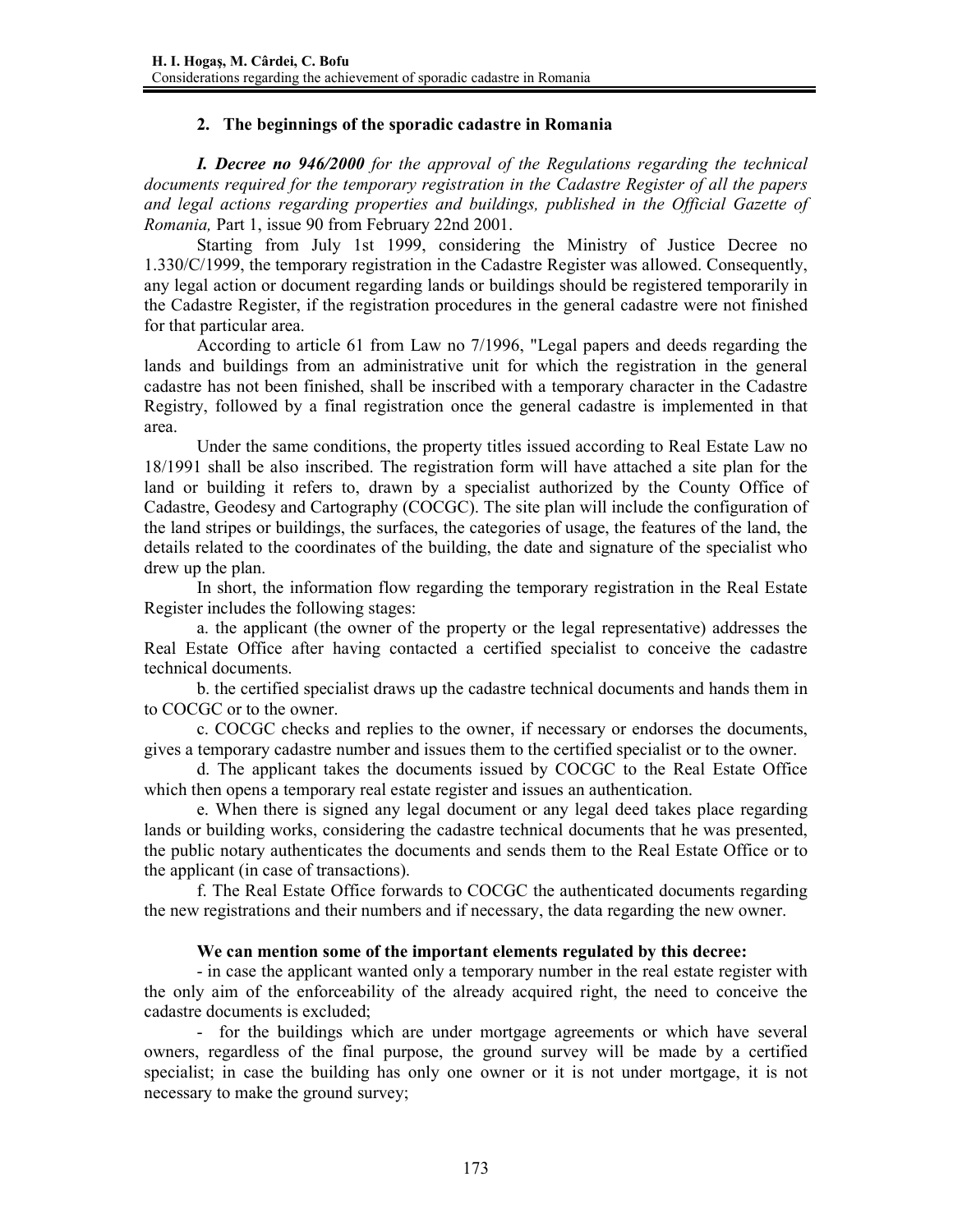- the file should include all the technical data required to make the real estate layout plan with indication to borders (including the data referring to 4 points which should be fulfilled in case the geodetic network points are within a distance which is smaller than 3 km and the surface of the building is smaller than 10 ha).

*II. Decree no 634/2006 for the approval of the Regulation regarding the contents and the creation of the cadastre documents in order to be registered in the Real Estate Register.* 

The cadastre documents, hereafter called documentation, are the basis for the registration in the real estate register of the legal documents and deeds regarding:

a) properties which require documentation for the first registration;

b) properties which require documentation for subdividing;

c) properties which require documentation for joining;

d) properties which require documentation for the final registration of  $a_{,n}$ 

e) properties which require documents for changes in the property limits;

f) properties which require documentation for changes in the surface;

g) properties which require documentation for the description of sharing and splitting the property rights;

h) properties which require documentation for the reconstruction of the lost, destroyed or stolen real estate documents;

The documentation includes the identification, measurement and description of the real estate goods, at the date of their registration and ensures the registration of the papers and legal deeds related to them. The documentation is drawn up in *unique file* which includes the technical documents needed for the cadastre registration as well as the legal papers required for the real estate registration. After the cadastre and the real estate registration, the beneficiary receives the real estate authentication, the real estate excerpt and the real estate layout and border line plan.

The accomplishment of the documentation required for the registration in the real estate register or the legal actions regarding properties require the following stages:

a) determine the coordinates of the real estate goods;

b) the works should be completed by certified specialists, including drawing up technical documents, work in the office and on the field, drawing up other documents;

c) hand in the documents at the cadastre and real estate department (hereafter called the county department) or at the cadastre and real estate office (hereafter called the county office) and register them in the General Register;

d) receiving the documents, including the registration in the cadastre register of real estate goods, hereafter called cadastre index, receiving the cadastre documentation and sending the documents to the registration-assistant;

e) registration in the real estate register.

#### **This order regulates important elements out of which we mention:**

- measurements for the accomplishment of geodetic networks of thickening and land uplift in the national topographic system - Stereografic 1970, registering the cadastre planning details on the border and inside the real estate goods, gathering data, checking and approving the existing data. The ground survey points will be iron pegs in the built-in areas and wooden pegs outside the built-in areas and their topographic description should be found in the documentation. They will be painted in red;

- when drawing up the measurement and layout details, there will be considered the following: the borders of the real estate will be established at the middle of the fence width, except when the two neighbours indicate a different limit;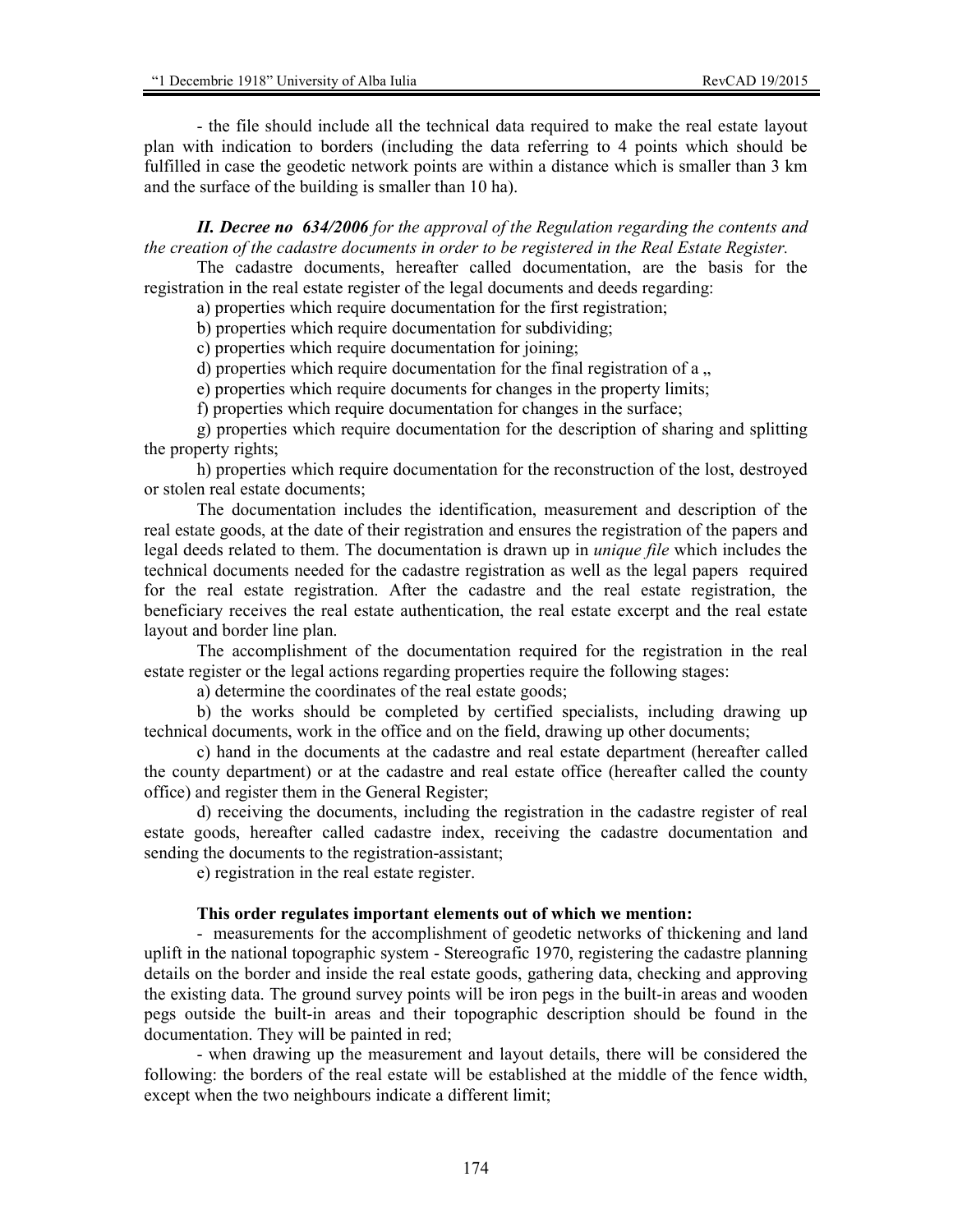- present a clear content for each type of document, its features as well as the necessary documents to be attached to the file handed in for authentication;

- clear the situations in which the measured land is wider than marked in the papers, as follows: *for the properties which is fenced in*, if the difference is smaller than 2%, the documentation is accepted and the surface written in the property certificate is also registered in the land register while in case the difference is between 2% and 5%, the documents are accepted and the surface is registered in the land register only if there is attached a neighbourhood report, in case the difference is bigger than 5%, the documentation is not accepted, the surface will be registered correctly based on a certificate proving the property right; *for the properties which is not fenced in*, if the difference is smaller than 2%, the documentation is accepted and the surface written in the property certificate is also registered in the real estate register while if the difference is bigger than 2%, the documentation is registered in the land register only based on a certificate proving the property right.

*III. Decree no 785/2011 on the approval of the regulation regarding the contents, the drawing up and the approval of the cadastre documentation required for the registration in the Real Estate Register.* 

It introduces the notion of repositioning, which means changing the geometry and diminishing the surface by a percentage bigger than 2% and this can be accomplished as follows:

- ex officio, by the cadastre adviser, without the agreement of the owner, in case the repositioning requires rotation, movement or changes in the geometry or the surface by +/- 2%, including the surface of the real estate as it was introduced in the data base. These provisions are enforced in case the real estate is fenced in or/and there has been received a site layout;

- on the agreement of the owner, if the repositioning requires changes in the geometry and diminishing the surface by more than 2%. The owner will sign the agreement together with a certified specialist or at the county office with the appointed representatives.

There are introduced special sanctions for the certified or self-employed people:

- for not accomplishing the measurements on the field, the certified person is sanctioned with the suspension of the licence for 3 months;

- absent without leave from a meeting noticed by the county office is sanctioned with the suspension of the licence for 3 months;

- refusal of the certified person to draw up the .cp file for the repositioning operation which includes changing the geometry or the surface is sanctioned with the suspension of the licence for 3 months;

- the certified person is sanctioned with the suspension of the licence for a month in case the submitted documentation was not filled in thoroughly, according to the regulation in force.

- any certified person who was sanctioned twice with suspension of the licence will no longer posess a licence if another infringement will take place within 12 months from the first sanction.

Amend the definition of cadastral plan of the land registry is in the new sense, a technical document, drawn up in the coordinate system stereographic 1970 which contains the limits of the buildings and permanent constructions registered in the land registry, cadastral number and is performed for each administrative unit -territorial.

The responsibility for the accuracy of the documentation and correspondence with the field reality, and to identify and materializing property limits in accordance with the documents proving the right to property provided by the owner, fall to the authorized person.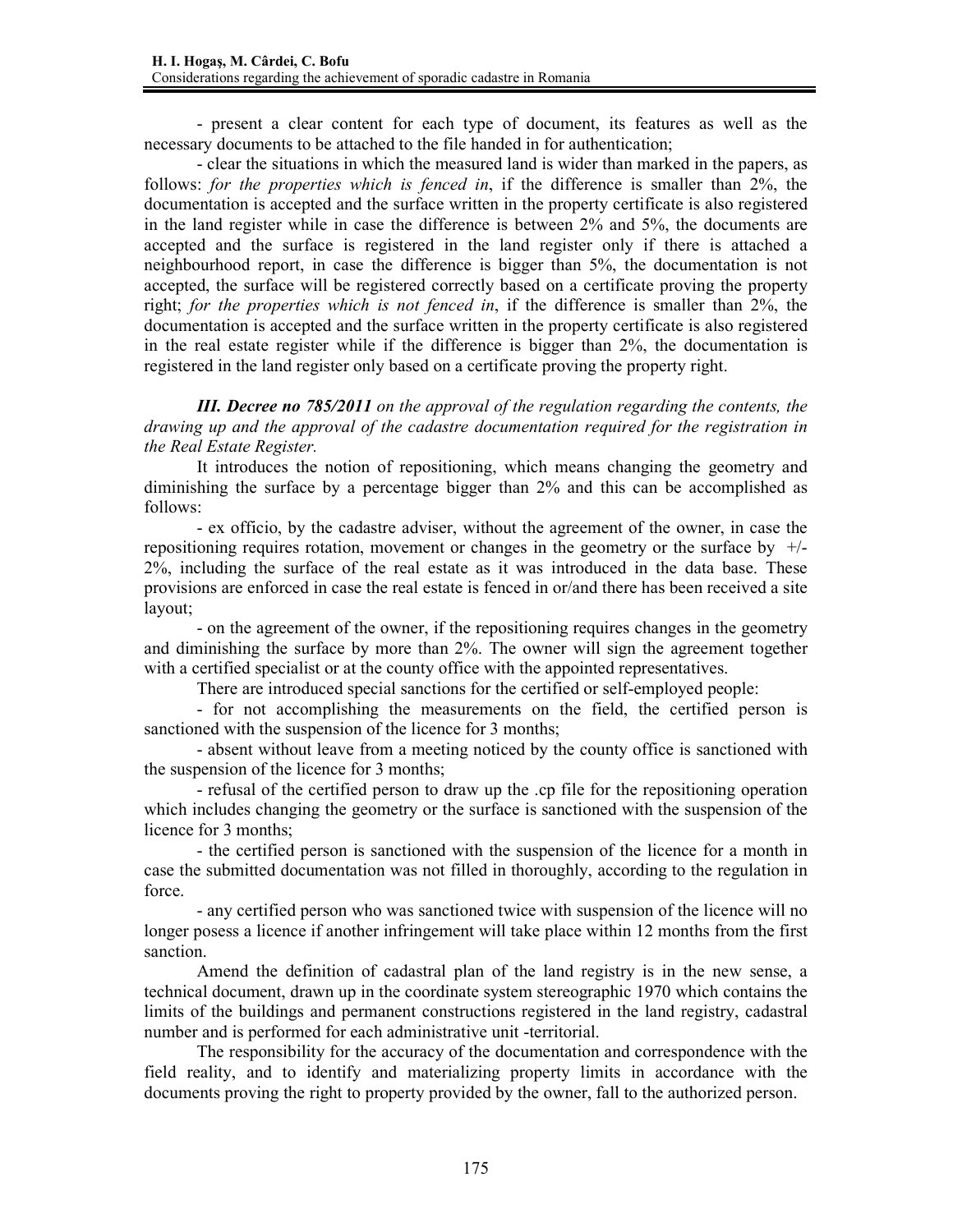#### **3. Critical analysis of the current stage of the sporadic cadastre in Romania**

*Decree no 700/2014 on the approval of the regulation regarding the authentication, approval and registering in the Cadastre and Land Registry* currently regulates the activity of the sporadic cadastre.

It regulates the activity in the cadastre and real estate publicity, mentioning that it follows the rules of the Civil Code and Law no 7/1996, as well as the special procedures regarding the cadastre and real estate included in other laws. It regulates that the Integrated System of Cadastre and Real Estate includes the technical and legal records of the properties from the same administrative region.

In case the integrated application used on national level as a unique tool (e-Terra), generates reports structured according to the analog registers, the registrations made by the county offices in these registers are not compulsory. The basic entities in the integrated cadastre and real estate system are the real estate good/ property and the owner. By property we mean the land, with or without buildings from an administrative unit, belonging to one or several owners, identified by a unique cadastre number.

Starting with 2009, The National Agency of Cadastre and Real Estate introduced the integrated system of cadastre and real estate publicity called e-Terra. "*This project aims to implement an integrated system to register properties, offering an easier access to information from the real estate system".* Thus, NACRE invested in the development of an IT system which would ensure a fluid and quick registration in the cadastre and real estate register and which would manage all the processes in the field of cadastre as well as real estate. The statistics centralized by NACRE in 2014 show that the number of properties registered in e-Terra is approximately 7.5 million, which represents approximately 18.68% out of the total number of properties estimated on national level.

Decree 700/2014 specifies that the accomplishment of the cadastre documentation requires going through the following stages:

a) *technical documentation,* which means analysing the current situation, according to the data and documents held by the owner compared to the data from the field, as well as requiring updated information from the data base of the county department/office;

b) *the accomplishment of the field and office works* includes choosing the work method, doing the measurements for the execution of the geodetic networks of thickening and land uplift, finding out the cadastre details on the layout for the border and inside the property, gathering the features, checking and approving the existing data; the border of the property indicated by the owner will be analysed by the certified specialist, according to the property certificates, the information taken from the county office and the measurements; the certified specialist will make note of all liniar elements or points in the field, on the property or in the neighbourhood and will represent them on the layout plan in analogic format and in a .dxf file; the property parts which represent different categories might be determined by means of quick methods, making sure they are presented on the surface of the property and on the layout plan by dotted lines and codes;

c) drawing up the documentations, according to the addendum of this decree.

**Some of the important aspects regulated by this decree** are the following:

- inclusion in a single set of rules of all the provisions regarding the registration of property in the Land Registry, as well as regarding the approval of the specialized works and legal and technical expertise;

- changing the methods of repositioning the properties: "*repositioning is the operation of correcting the coordinates of a property which had been wrongly registered in the cadastre map by rotation, changing the geometry of the previously registered property, without the*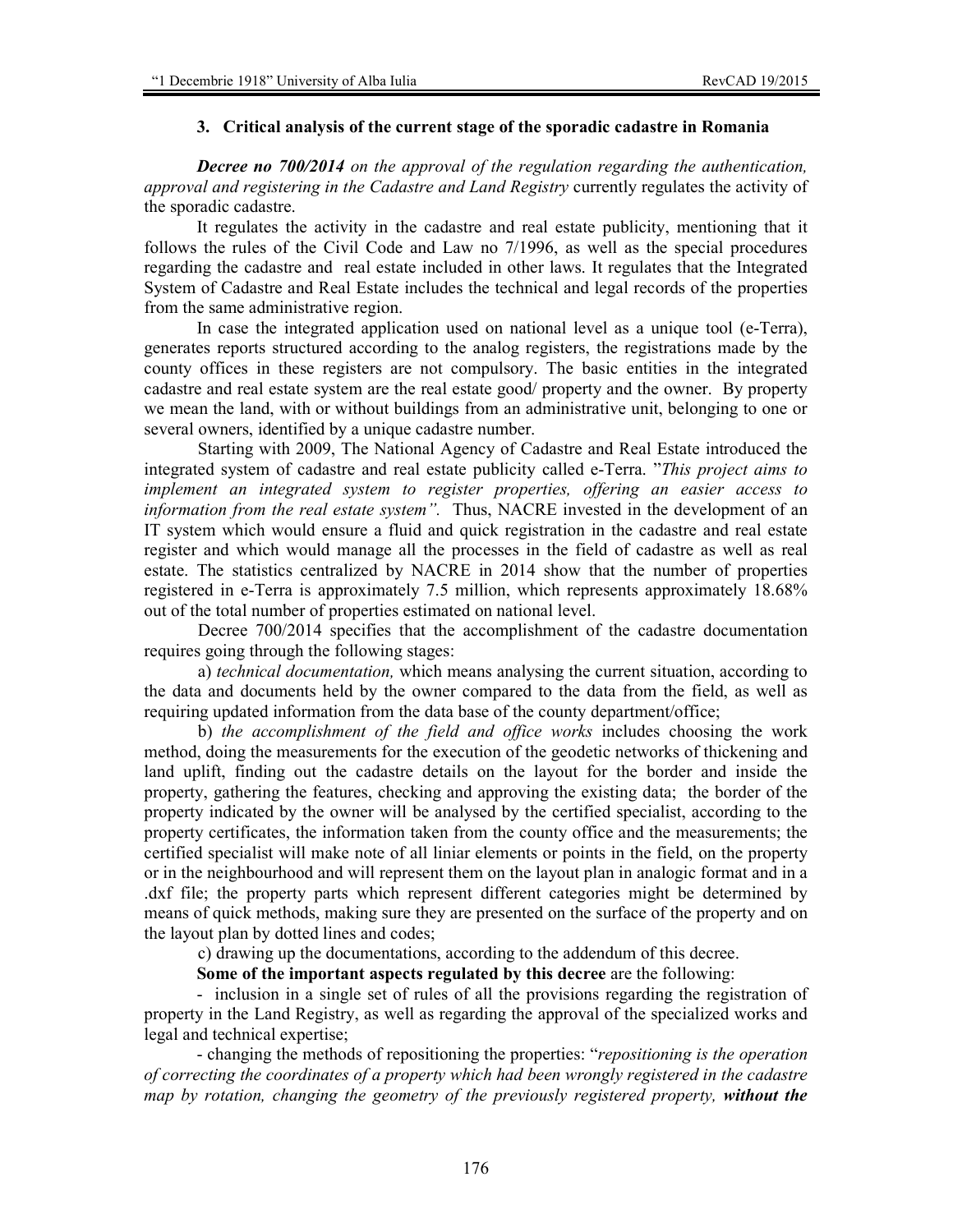# *agreement of the owner; changing the geometry might lead to changes in the surface of the property by +/- 2% out of the surface measured and registered in the real estate register*'' ;

- it regulates the authentication of the property titles; this will be done by the public notary, at the premises of the county office; after a written request expressed in an official form by the owner, the public notary can authenticate the property title requested by the owner, hence the process requires less time and there is no need to involve other institutions;

- decide upon the contents of the file for each cadastre documentation; this solves a serious problem, namely that the certified specialists working in another administrative unit than the residencial one will no longer have difficulties in accomplishing the work.

# **Some of the drawbacks of this decree** are the following:

- there is required an addendum which includes *the structure of the information*  layers, so that the layout plan in digital form could be replaced on national level, thus the certified specialists working for cadastre documentation or property in another county than the subject's address is much easier;

- there are needed specifications regarding *the establishing of the surfaces for the built areas*. There have been used different solutions given by builders and architects which can be interpreted differently when establishing the areas of built areas when the measurements are made. For instance*,* the definition which says "*the built area* is represented by the surface built on the ground, except the terraces without roof on the ground floor which outstretch the facade, the platforms or the access stairs. The ground level of the balconies with a lower height than 3 m and of the loggias upstairs included in the built area is not available or true in all situations. What should be done in the case of other stretched out wings (apart from balconies and half-loggias) of the buildings and their ground level when they are or not supported by pillars. The above mentioned definition applies to the covered balconies and loggias;

- when a new c*ondominium* is built, the common surface is considered a separate unit? If yes, there should be mentioned what happens to the undivided share for that particular unit;

- the method of drawing up the layout for the area outside the built-up area is difficult, expensive and useless; the certified specialists consider that if measurements were made to establish the borders of the unbuilt-areas would increase the final costs for the documentation required for the temporary registration, as well as the fact that the old layout maps are overlapped. The explanation would be that the borders of the unbuilt areas are established by digitization and already included in the data base. For the documentation approval there have been used these borders for a very long time, changing them might lead to overlapping and all the other registrations might be influenced;

- there is a provision stating that there should not be built properties *smaller than 100*  sm, but there are exceptions to the rule and it is incomplete; the lists do not include all the exceptions (parking places, terraces on the ground floor, so on);

- *changing the geometry* might lead to changes in the surface of the property by +/- 2% of the measured area and registered in Land Registry, without any constraints on changing the borders or the length, the appearance or disappearance of certain inflexion points in the perimeter. In practice, changing the geometry entails changing the borders, their length, appearance or disappearance of inflexion points in the perimeter; there should be mentioned the tolerance degrees in case of these changes. If it is estimated that the percentage of changing the surface is  $\pm/2\%$  and this is the only criterion for drawing up the repositioning documentation, then this aspect should be mentioned clearly;

- the certified specialists should highlight on the layout plan the *inventory of the points property borders (*especially for setting out the borders);